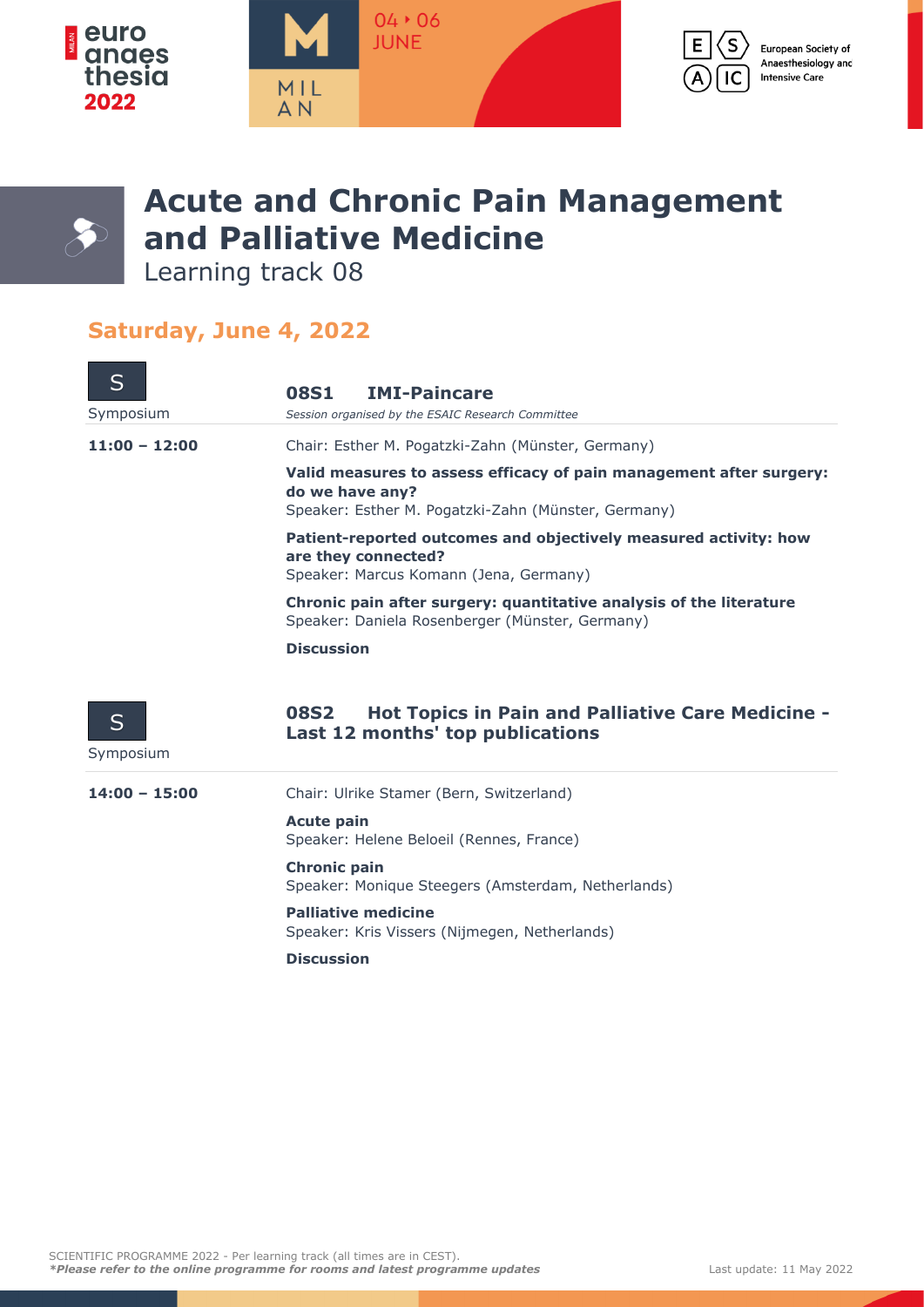



**organisations in Europe**



European Society of Anaesthesiology and **Intensive Care** 

Panel Discussion P

**17:30 – 18:30** Chair: Ulrike Stamer (Bern, Switzerland) Co-Chair: Patrice Forget (Aberdeen, United Kingdom)

**08P1 Acute Pain Services (APS): different** 

**Serbia** Speaker: Dusica Stamenkovic (Belgrade, Serbia)

**Netherlands** Speaker: Rianne van Boekel (Nijmegen, Netherlands)

**Germany** Speaker: Esther M. Pogatzki-Zahn (Münster, Germany)

**United Kingdom** Speaker: Felicia Cox (Harefield, United Kingdom)

**Discussion**

## **Sunday, June 5, 2022**

| Lightning Talk  | <b>08LT1</b> A new and interdisciplinary view of patient-<br>reported outcome assessment for postoperative pain |
|-----------------|-----------------------------------------------------------------------------------------------------------------|
| $14:00 - 15:00$ | Chair: Helene Beloeil (Rennes, France)                                                                          |
|                 | The surgeon's perspective<br>Speaker: Dileep Lobo (Nottingham, United Kingdom)                                  |
|                 | The anaesthesiologist's perspective<br>Speaker: Esther M. Pogatzki-Zahn (Münster, Germany)                      |
|                 | The physiotherapist's perspective<br>Speaker: David Hamilton (Edinburgh, United Kingdom)                        |
|                 | The pain nurse's perspective<br>Speaker: Sigridur Zoega (Reykjavík, Iceland)                                    |
|                 | The psychologist's perspective<br>Speaker: Ulrike Kaiser (Dresden, Germany)                                     |
|                 | <b>Discussion</b>                                                                                               |